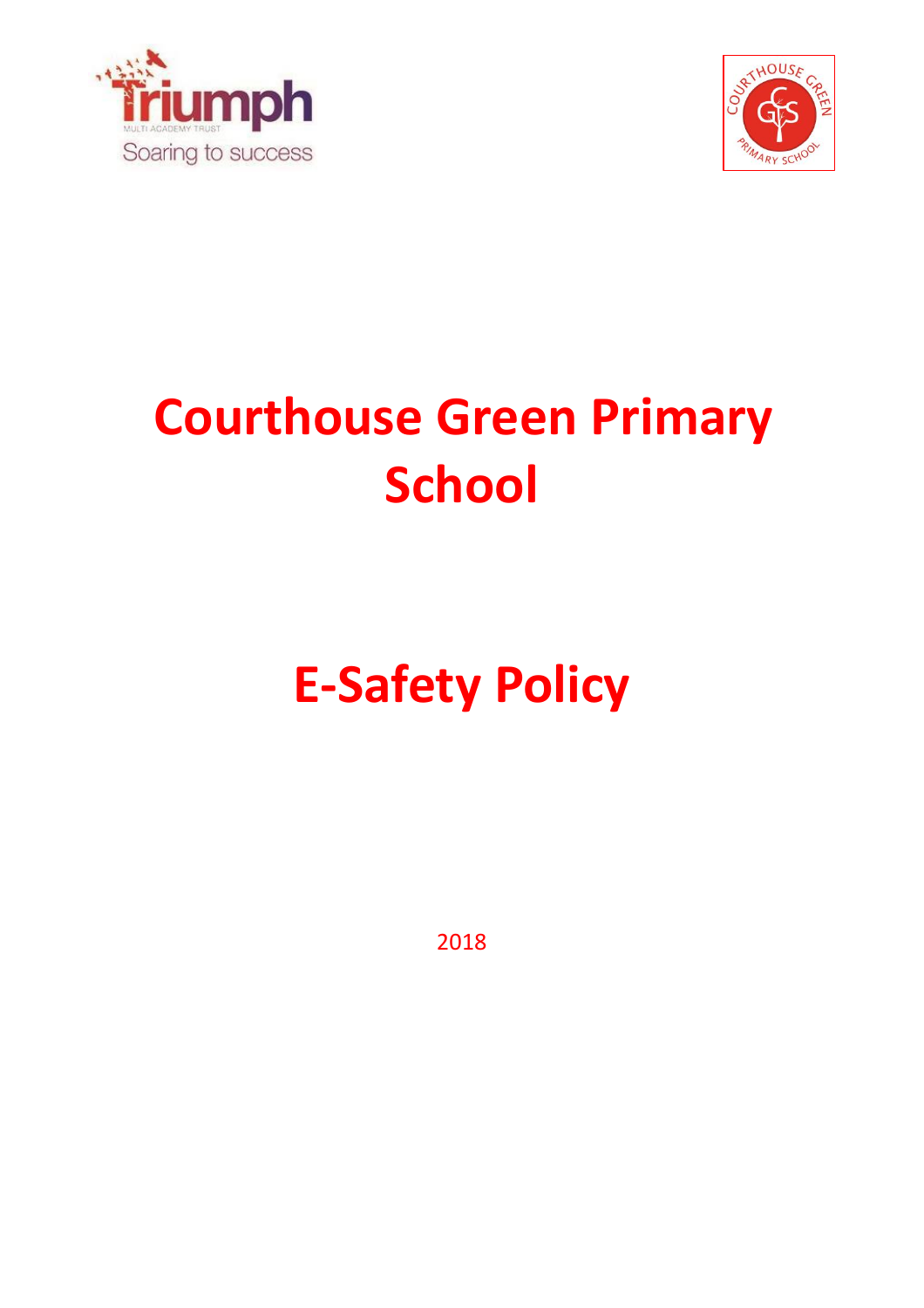#### **Courthouse Green Primary School E-safety policy**

### **1. Aims**

Our school aims to:

- Have robust processes in place to ensure the online safety of pupils, staff, volunteers and governors
- Deliver an effective approach to online safety, which empowers us to protect and educate the whole school community in its use of technology
- Establish clear mechanisms to identify, intervene and escalate an incident, where appropriate

#### **2. Legislation and guidance**

This policy is based on the Department for Education's statutory safeguarding guidance, Keeping Children [Safe in Education,](https://www.gov.uk/government/publications/keeping-children-safe-in-education--2) and its advice for schools on [preventing and tackling bullying](https://www.gov.uk/government/publications/preventing-and-tackling-bullying) and [searching, screening](https://www.gov.uk/government/publications/searching-screening-and-confiscation)  [and confiscation](https://www.gov.uk/government/publications/searching-screening-and-confiscation). It also refers to the Department's guidance on [protecting children from radicalisation.](https://www.gov.uk/government/publications/protecting-children-from-radicalisation-the-prevent-duty) It reflects existing legislation, including but not limited to the [Education Act 1996](https://www.legislation.gov.uk/ukpga/1996/56/contents) (as amended), the [Education and Inspections Act 2006](https://www.legislation.gov.uk/ukpga/2006/40/contents) and the [Equality Act 2010.](https://www.legislation.gov.uk/ukpga/2010/15/contents) In addition, it reflects the [Education Act](http://www.legislation.gov.uk/ukpga/2011/21/contents/enacted)  [2011,](http://www.legislation.gov.uk/ukpga/2011/21/contents/enacted) which has given teachers stronger powers to tackle cyber-bullying by, if necessary, searching for and deleting inappropriate images or files on pupils' electronic devices where they believe there is a 'good reason' to do so. This policy complies with our funding agreement and articles of association.

#### **3. Roles and responsibilities**

#### **3.1 The governing board**

The governing board has overall responsibility for monitoring this policy and holding the headteacher to account for its implementation. The governing board will co-ordinate regular meetings with appropriate staff to discuss online safety, and monitor online safety logs as provided by the designated safeguarding lead (DSL).

All governors will:

- Ensure that they have read and understand this policy
- Agree and adhere to the terms on acceptable use of the school's ICT systems and the internet (appendix 2)

#### **3.2 The headteacher**

The headteacher is responsible for ensuring that staff understand this policy, and that it is being implemented consistently throughout the school.

#### **3.3 The designated safeguarding lead**

Details of the school's designated safeguarding lead (DSL) and DDSL are set out in our child protection and safeguarding policy. The DSL takes lead responsibility for online safety in school, in particular:

- Supporting the headteacher in ensuring that staff understand this policy and that it is being implemented consistently throughout the school
- Working with the headteacher, ICT manager and other staff, as necessary, to address any online safety issues or incidents
- Ensuring that any online safety incidents are logged (see appendix 4) and dealt with appropriately in line with this policy
- Ensuring that any incidents of cyber-bullying are logged and dealt with appropriately in line with the school behaviour policy
- Updating and delivering staff training on online safety (appendix 3 contains a self-audit for staff on online safety training needs)
- Liaising with other agencies and/or external services if necessary
- Providing regular reports on online safety in school to the headteacher and/or governing board

#### **3.4 The ICT manager/Coventry City Council**

Is responsible for: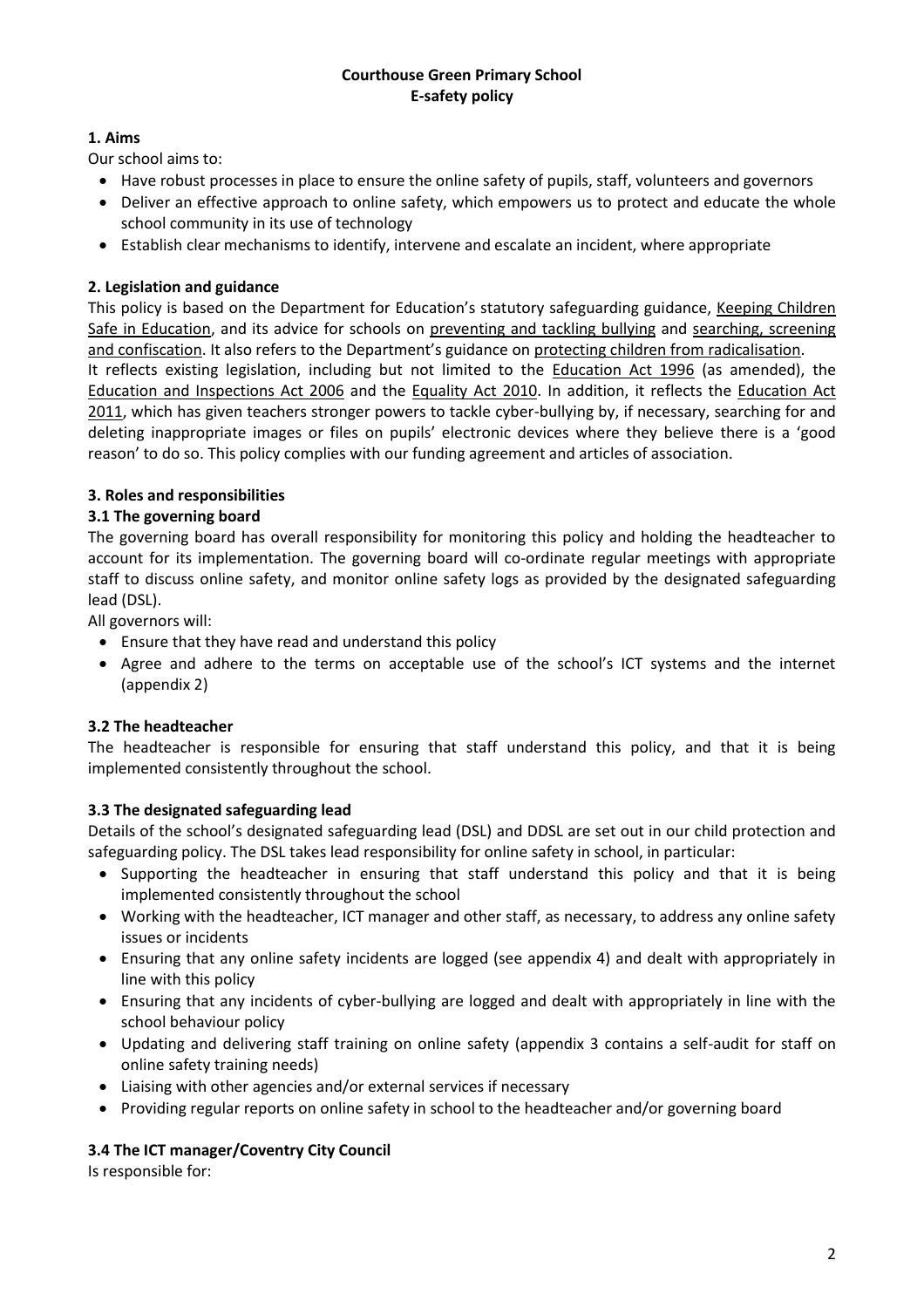- Putting in place appropriate filtering and monitoring systems, which are updated on a regular basis and keep pupils safe from potentially harmful and inappropriate content and contact online while at school, including terrorist and extremist material
- Ensuring that the school's ICT systems are secure and protected against viruses and malware, and that such safety mechanisms are updated regularly
- Conducting a full security check and monitoring the school's ICT systems on a fortnightly basis
- Blocking access to potentially dangerous sites and, where possible, preventing the downloading of potentially dangerous files
- Ensuring that any online safety incidents are logged (see appendix 4) and dealt with appropriately in line with this policy
- Ensuring that any incidents of cyber-bullying are dealt with appropriately in line with the school behaviour policy

This list is not intended to be exhaustive.

She school buys into a service level agreement from Robin and Martin Ltd for the curriculum ICT and buys into a service Level Agreement from Coventry City Council for the admin side and internet services.

#### **3.5 All staff and volunteers**

All staff, including contractors and agency staff, and volunteers are responsible for:

- Maintaining an understanding of this policy
- Implementing this policy consistently
- Agreeing and adhering to the terms on acceptable use of the school's ICT systems and the internet (appendix 2), and ensuring that pupils follow the school's terms on acceptable use (appendix 1)
- Working with the DSL to ensure that any online safety incidents are logged (see appendix 4) and dealt with appropriately in line with this policy
- Ensuring that any incidents of cyber-bullying are dealt with appropriately in line with the school behaviour policy

This list is not intended to be exhaustive.

#### **3.6 Parents**

Parents are expected to:

- Notify a member of staff or the headteacher of any concerns or queries regarding this policy
- Comply with the school's 'expected Code of Conduct Policy for Parents' when using the internet and social media
- Ensure their child has read, understood and agreed to the terms on acceptable use of the school's ICT systems and internet (appendix 1). Parents can seek further guidance on keeping children safe online from the following organisations and websites:
	- What are the issues?,
	- UK Safer Internet Centre: [https://www.saferinternet.org.uk/advice-centre/parents-and](https://www.saferinternet.org.uk/advice-centre/parents-and-carers/what-are-issues)[carers/what-are-issues](https://www.saferinternet.org.uk/advice-centre/parents-and-carers/what-are-issues)
	- Hot topics, Childnet International:<http://www.childnet.com/parents-and-carers/hot-topics>
	- Parent factsheet, Childnet International: [http://www.childnet.com/ufiles/parents-factsheet-09-](http://www.childnet.com/ufiles/parents-factsheet-09-17.pdf) [17.pdf](http://www.childnet.com/ufiles/parents-factsheet-09-17.pdf)

#### **3.7 Visitors and members of the community**

Visitors and members of the community who use the school's ICT systems or internet will be made aware of this policy, when relevant, and expected to read and follow it. If appropriate, they will be expected to agree to the terms on acceptable use (appendix 2).

#### **4. Educating pupils about online safety**

Pupils will be taught about online safety as part of the curriculum.

In **Key Stage 1**, pupils will be taught to:

- Use technology safely and respectfully, keeping personal information private
- Identify where to go for help and support when they have concerns about content or contact on the internet or other online technologies

Pupils in **Key Stage 2** will be taught to: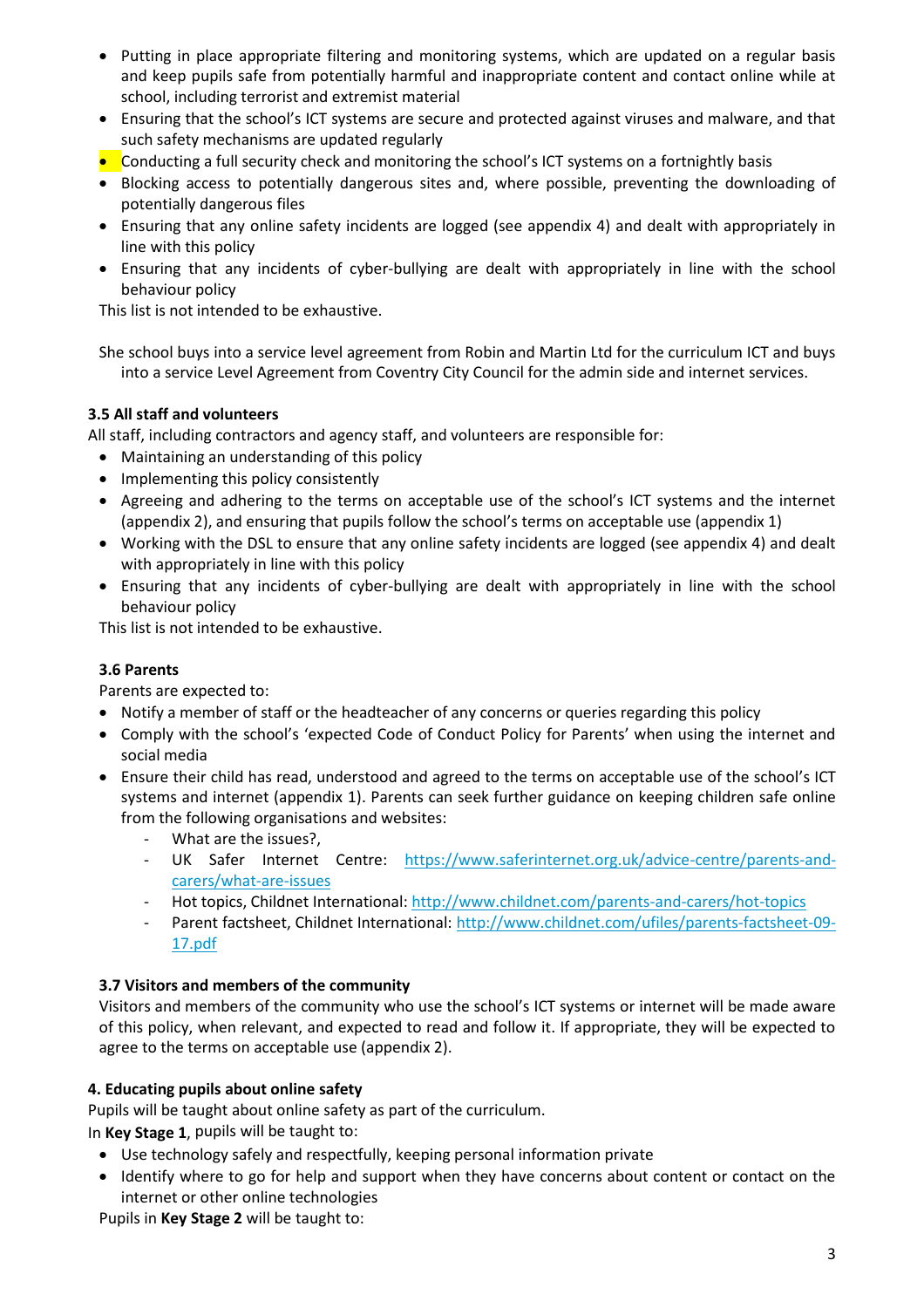- Use technology safely, respectfully and responsibly
- Recognise acceptable and unacceptable behaviour
- Identify a range of ways to report concerns about content and contact

The safe use of social media and the internet will also be covered in other subjects where relevant. The school will use assemblies to raise pupils' awareness of the dangers that can be encountered online and may also invite speakers to talk to pupils about this.

#### **5. Educating parents about online safety**

The school will raise parents' awareness of internet safety in letters or other communications home, and in information via our website, school app and twitter feed and school blogs as well as annual E-Safety workshops. This policy will also be shared with parents. Online safety will also be covered during parents' evenings. If parents have any queries or concerns in relation to online safety, these should be raised in the first instance with the headteacher and/or the DSL. Concerns or queries about this policy can be raised with any member of staff or the headteacher.

#### **6. Cyber-bullying**

#### **6.1 Definition**

Cyber-bullying takes place online, such as through social networking sites, messaging apps or gaming sites. Like other forms of bullying, it is the repetitive, intentional harming of one person or group by another person or group, where the relationship involves an imbalance of power. (See also the school behaviour policy.)

#### **6.2 Preventing and addressing cyber-bullying**

To help prevent cyber-bullying, we will ensure that pupils understand what it is and what to do if they become aware of it happening to them or others. We will ensure that pupils know how they can report any incidents (via our school app 'Speak up and Speak out', these are then logged onto our school electronic reporting arrangements 'cpoms' under the category of E-Safety) and are encouraged to do so, including where they are a witness rather than the victim. The school will actively discuss cyber-bullying with pupils, explaining the reasons why it occurs, the forms it may take and what the consequences can be. Teachers will discuss cyber-bullying with their class, and the issue will be addressed in assemblies. Teaching staff are also encouraged to find opportunities to use aspects of the curriculum to cover cyber-bullying. This includes personal, social, health and economic (PSHE) education, and other subjects where appropriate. All staff, governors and volunteers (where appropriate) receive training on cyber-bullying, its impact and ways to support pupils, as part of safeguarding training (see section 11 for more detail). The school also sends information/leaflets on cyber-bullying to parents so that they are aware of the signs, how to report it and how they can support children who may be affected. In relation to a specific incident of cyber-bullying, the school will follow the processes set out in the school behaviour policy. Where illegal, inappropriate or harmful material has been spread among pupils, the school will use all reasonable endeavours to ensure the incident is contained. The DSL will consider whether the incident should be reported to the police if it involves illegal material, and will work with external services if it is deemed necessary to do so.

#### **6.3 Examining electronic devices**

School staff have the specific power under the Education and Inspections Act 2006 (which has been increased by the Education Act 2011) to search for and, if necessary, delete inappropriate images or files on pupils' electronic devices, including mobile phones, iPads and other tablet devices, where they believe there is a 'good reason' to do so. When deciding whether there is a good reason to examine or erase data or files on an electronic device, staff must reasonably suspect that the data or file in question has been, or could be, used to:

- Cause harm, and/or
- Disrupt teaching, and/or
- Break any of the school rules

If inappropriate material is found on the device, it is up to the staff member in conjunction with the DSL or other member of the senior leadership team to decide whether they should:

- Delete that material, or
- Retain it as evidence (of a criminal offence or a breach of school discipline), and/or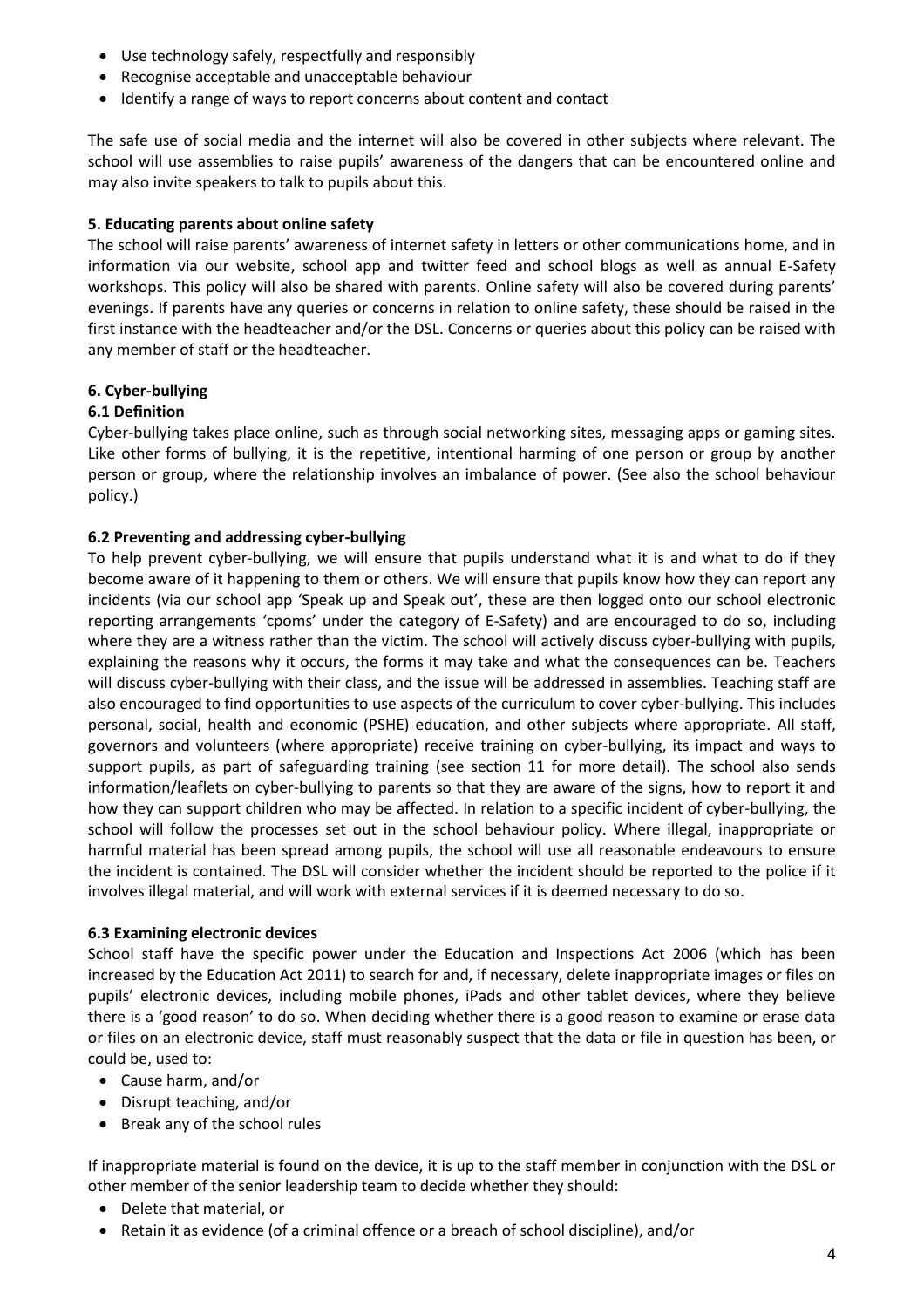#### • Report it to the police

Any searching of pupils will be carried out in line with the DfE's latest guidance on [screening, searching and](https://www.gov.uk/government/publications/searching-screening-and-confiscation)  [confiscation.](https://www.gov.uk/government/publications/searching-screening-and-confiscation) Any complaints about searching for or deleting inappropriate images or files on pupils' electronic devices will be dealt with through the school complaints procedure.

#### **7. Acceptable use of the internet in school**

All pupils, parents, staff, volunteers and governors are expected to sign an agreement regarding the acceptable use of the school's ICT systems and the internet (appendices 1 and 2). Visitors will be expected to read and agree to the school's terms on acceptable use if relevant. Use of the school's internet must be for educational purposes only, or for the purpose of fulfilling the duties of an individual's role. We will monitor the websites visited by pupils, staff, volunteers, governors and visitors (where relevant) to ensure they comply with the above. More information is set out in the acceptable use agreements in appendices 1 and 2.

#### **Published content and the school website/blogs/School app/Twitter feed**

The school uses these as a useful tool for communicating our school ethos and practice to the wider community. It is also a valuable resource for parents, children, and staff for keeping up-to-date with school news and events, celebrating whole-school achievements and personal achievements, and promoting school projects. The website is in the public domain, and can be viewed by anybody online. Any information published on the website will be carefully considered in terms of safety for the school community, copyrights and privacy policies. No personal information on staff or children will be published, and details for contacting the school will be for the school office only. All comments made on blogs are monitored regularly by our IT Technician.

#### **Policy and guidance of safe use of children's photographs and work**

Under the Data Protection Act 1998 images of pupils and staff will not be displayed in public, either in print or online, without consent. On admission to the school parents/carers will be asked to sign a photography consent form.

#### **8. Mobile devices in school**

Pupils in Y5 and Y6 who walk to and from school on their own may bring mobile devices into school, but are not permitted to use them on site or during:

- Lessons
- Clubs before or after school, or any other activities organised by the school

They are stored in the teachers cupboard for the duration of the school day. Any breach of the acceptable use agreement by a pupil may trigger disciplinary action in line with the school behaviour policy, which may result in the confiscation of their device.

Under no circumstances should staff use their own personal devices to contact pupils or parents either in or out of school time. Staff are not permitted to take photos or videos of pupils. If photos or videos are being taken as part of the school curriculum or for a professional capacity, the school equipment will be used for this. The school expects staff to lead by example. Personal mobile phones should be switched off or on 'silent' during school hours. Except when used during an evacuation of the building or in case of urgently needing emergency services. Any breach of school policy may result in disciplinary action against that member of staff. More information on this can be found in the **child protection and safeguarding policy**, or in the staff contract of employment.

#### **9. Staff using work devices outside school**

Staff members using a work device outside school must not install any unauthorised software on the device and must not use the device in any way which would violate the school's terms of acceptable use, as set out in appendix 2. Staff must ensure that their work device is secure and password-protected, and that they do not share their password with others. They must take all reasonable steps to ensure the security of their work device when using it outside school. Any USB devices containing data relating to the school must be encrypted. If staff have any concerns over the security of their device, they must seek advice from the ICT manager. Work devices must be used solely for work activities. Staff sign a compliance document when allocated a work device.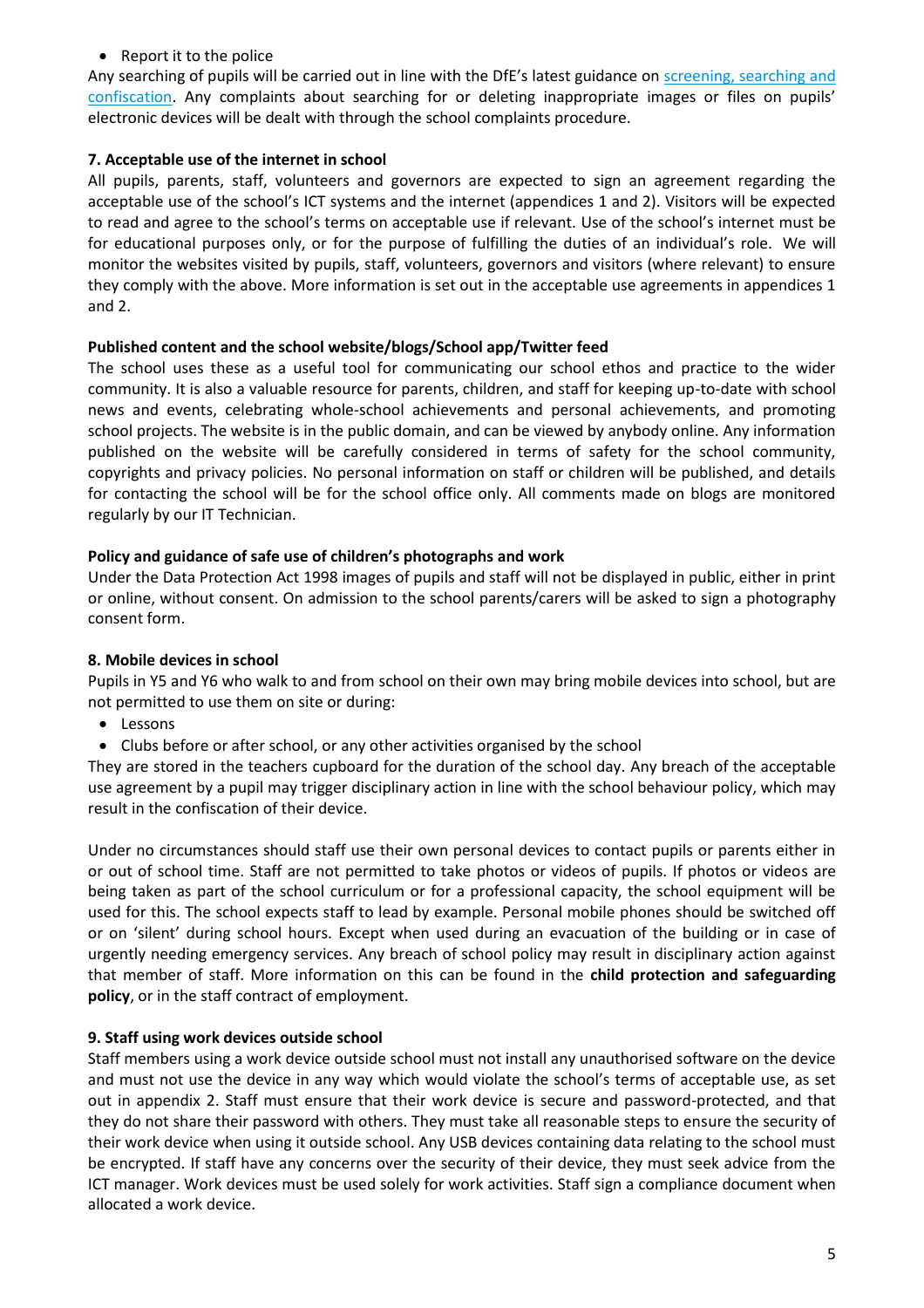#### **10. How the school will respond to issues of misuse**

Where a pupil misuses the school's ICT systems or internet, we will follow the procedures set out in the behaviour policy. The action taken will depend on the individual circumstances, nature and seriousness of the specific incident, and will be proportionate.

Where a staff member misuses the school's ICT systems or the internet, or misuses a personal device where the action constitutes misconduct, the matter will be dealt with in accordance with the staff disciplinary procedures. The action taken will depend on the individual circumstances, nature and seriousness of the specific incident. The school will consider whether incidents which involve illegal activity or content, or otherwise serious incidents, should be reported to the police.

#### **11. Emails**

The school uses email internally for staff and each class has an email account to use during class time. It is also used to enhance the curriculum. Staff and pupils should be aware that school email accounts should only be used for school-related matters, ie for staff to contact parents, students, other members of staff and other professionals for work purposes. This is important for confidentiality. The school has the right to monitor emails and their contents but will only do so if it feels there is reason to.

- Emails sent from school accounts should be professionally and carefully written. Staff are representing the school at all times and should take this into account when entering into any email communications.
- Staff must tell their manager or a member of the senior leadership team if they receive any offensive, threatening or unsuitable emails either from within the school or from an external account. They should not attempt to deal with this themselves.
- The forwarding of chain messages is not permitted in school.

Pupils will be educated through the Computing curriculum to identify spam, phishing and virus emails and attachments that could cause harm to the school network or their personal account or wellbeing.

#### **12. Training**

All new staff members will receive training, as part of their induction, on safe internet use and online safeguarding issues including cyber-bullying and the risks of online radicalisation. All staff members will receive refresher training at least once each academic year as part of safeguarding training, as well as relevant updates as required (for example through emails, e-bulletins and staff meetings). The DSL and DDSL will undertake child protection and safeguarding training, which will include online safety, at least every 2 years. They will also update their knowledge and skills on the subject of online safety at regular intervals, and at least annually. Governors will receive training on safe internet use and online safeguarding issues as part of their safeguarding training. Volunteers will receive appropriate training and updates, if applicable. More information about safeguarding training is set out in our child protection and safeguarding policy.

#### **13. Managing emerging technologies**

Technology is progressing rapidly and new technologies are emerging all the time. The school will riskassess any new technologies before they are allowed in school, and will consider any educational benefits that they might have. The school keeps up-to-date with new technologies and is prepared to quickly develop appropriate strategies for dealing with new technological developments.

#### **14. Protecting personal data**

Courthouse Green believes that protecting the privacy of our staff and pupils and regulating their safety through data management, control and evaluation is vital to whole-school and individual progress. The school collects personal data from pupils, parents, and staff and processes it in order to support teaching and learning, monitor and report on pupil and teacher progress, and strengthen our pastoral provision.

We take responsibility for ensuring that any data that we collect and process is used correctly and only as is necessary, and the school will keep parents fully informed of the how data is collected, what is collected, and how it is used. National curriculum results, attendance and registration records, special educational needs data, and any relevant medical information are examples of the type of data that the school needs. Through effective data management we can monitor a range of school provisions and evaluate the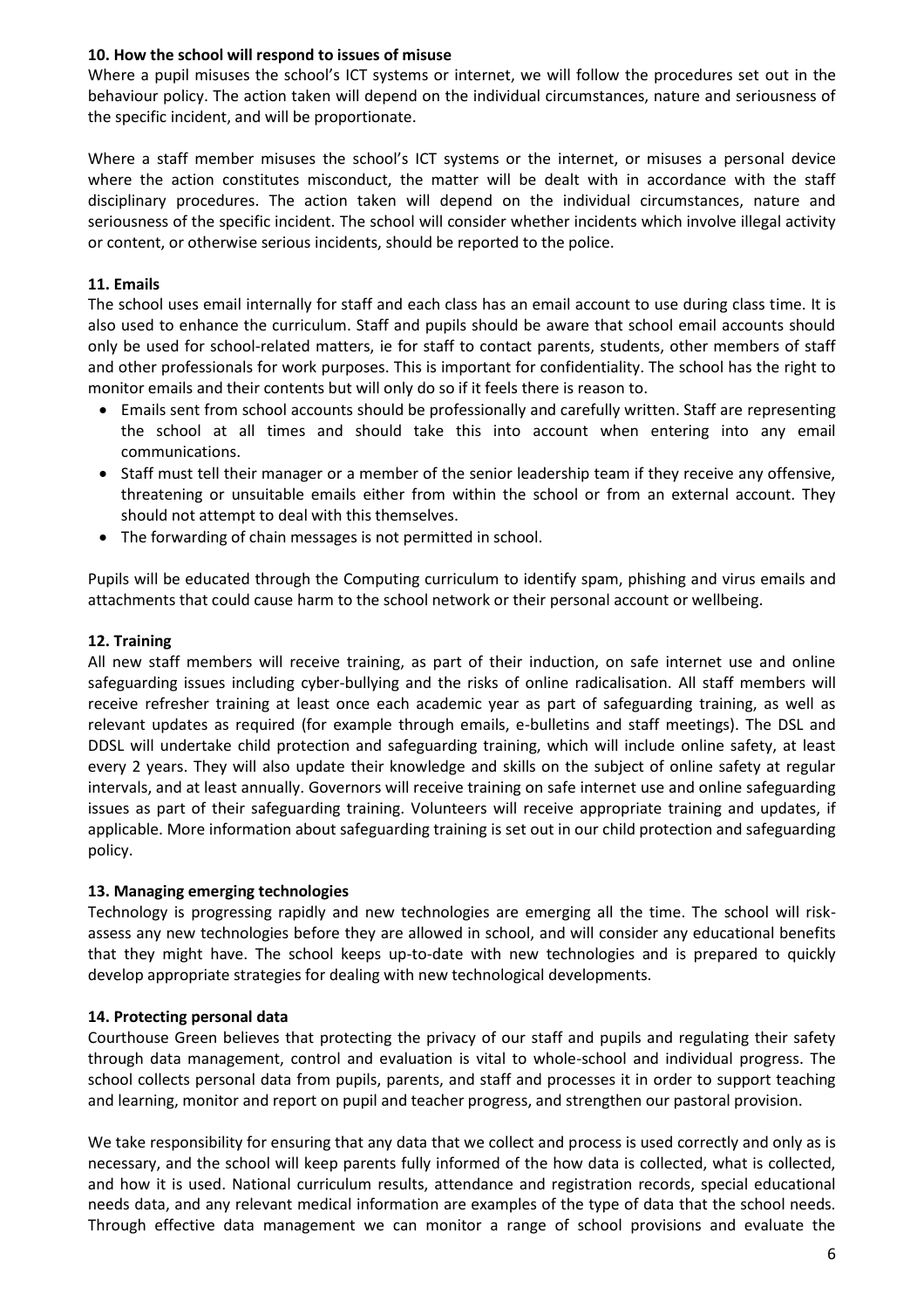wellbeing and academic progression of our school body to ensure that we are doing all we can to support both staff and students.

In line with the Data Protection Act 1998, and following principles of good practice when processing data, the school will:

- ensure that data is fairly and lawfully processed
- process data only for limited purposes
- ensure that all data processed is adequate, relevant and not excessive
- ensure that data processed is accurate
- not keep data longer than is necessary
- process the data in accordance with the data subject's rights
- ensure that data is secure
- ensure that data is not transferred to other countries without adequate protection.

There may be circumstances where the school is required either by law or in the best interests of our students or staff to pass information onto external authorities; for example, our local authority, Ofsted, or the Department of Health. These authorities are up-to-date with data protection law and have their own policies relating to the protection of any data that they receive or collect. For more information on the school's safeguards relating to data protection **read the school's data protection policy (available on school website**

#### **15. Monitoring arrangements**

The DSL logs behaviour and safeguarding issues related to online safety. An incident report log can be found in appendix 4.

#### **This policy will be reviewed 2021 by the SBM/Senior Management Team. At every review, the policy will be shared with the governing board.**

#### **16. Links with other policies**

This online safety policy is linked to our:

- Child protection and safeguarding policy
- Behaviour policy
- Staff disciplinary procedures and Code of Conduct
- Data protection policy and privacy notices
- Complaints procedure
- Parents Code of Conduct

To be reviewed: 2021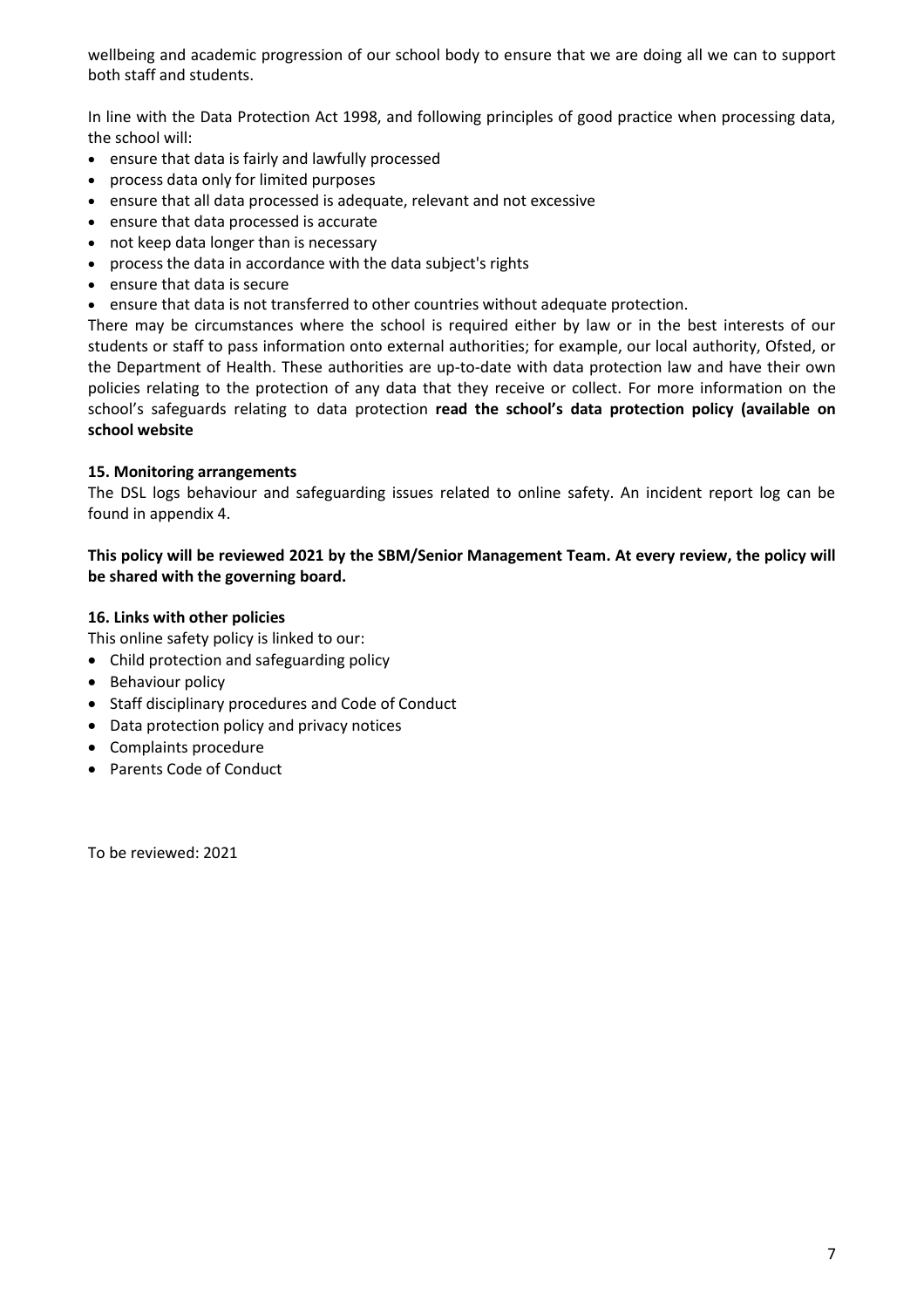**Appendix 1: acceptable use agreement (pupils and parents/carers)**

## **Our School E-Safety Rules KS1**

**All pupils use ICT including Internet access as an essential part of learning. Please read these with your child so that you understand and agree our e-safety rules.**

### **E-Safety Rules at Courthouse Green Primary School**

## **Think then click!**

- We can send and open emails together.
- We can search the internet with an adult.
- We always ask if we get lost on the internet.
- We can write polite and friendly emails to people that we know.
- We can click on the buttons and links when we know what they do.

Parents and children should also be aware that under the City Councils Policy to keep children safe in school, that the school has installed on its system '*Impero'* forensic software. This software monitors what is being accessed.

#### **Pupil's Agreement**

- I have read and I understand the school E-Safety Rules.
- I will use the computer, network, Internet access and other new technologies in a responsible way at all times.
- **I** know that network and Internet access may be monitored.
- $\bullet$  I will use them only with a teacher's permission
- Only access appropriate websites
- I will not share my password with others or log in to the school's network using someone else's details
- I will not give my personal information (including my name, address or telephone number) to anyone without the permission of my teacher or parent/carer

I agree that the school will monitor the websites I visit. I will immediately let a teacher or other member of staff know if I find any material which might upset, distress or harm me or others.

#### Signed: **Date:** Date: **Date: Date: Date: Date: Date: Date: Date: Date: Date: Date: Date: Date: Date: Date: Date: Date: Date: Date: Date: Date: Date: Date: Date: Date: Date:**

#### **Parent's Consent for Internet Access**

I have read and understood the school E-Safety rules and give permission for my son / daughter to access the Internet. I understand that the school will take all reasonable precautions to ensure that pupils cannot access inappropriate materials.

I understand that the school cannot be held responsible for the content of materials accessed through the Internet. I agree that the school is not liable for any damages arising from use of the Internet facilities.

**Signed: Print name: Date:**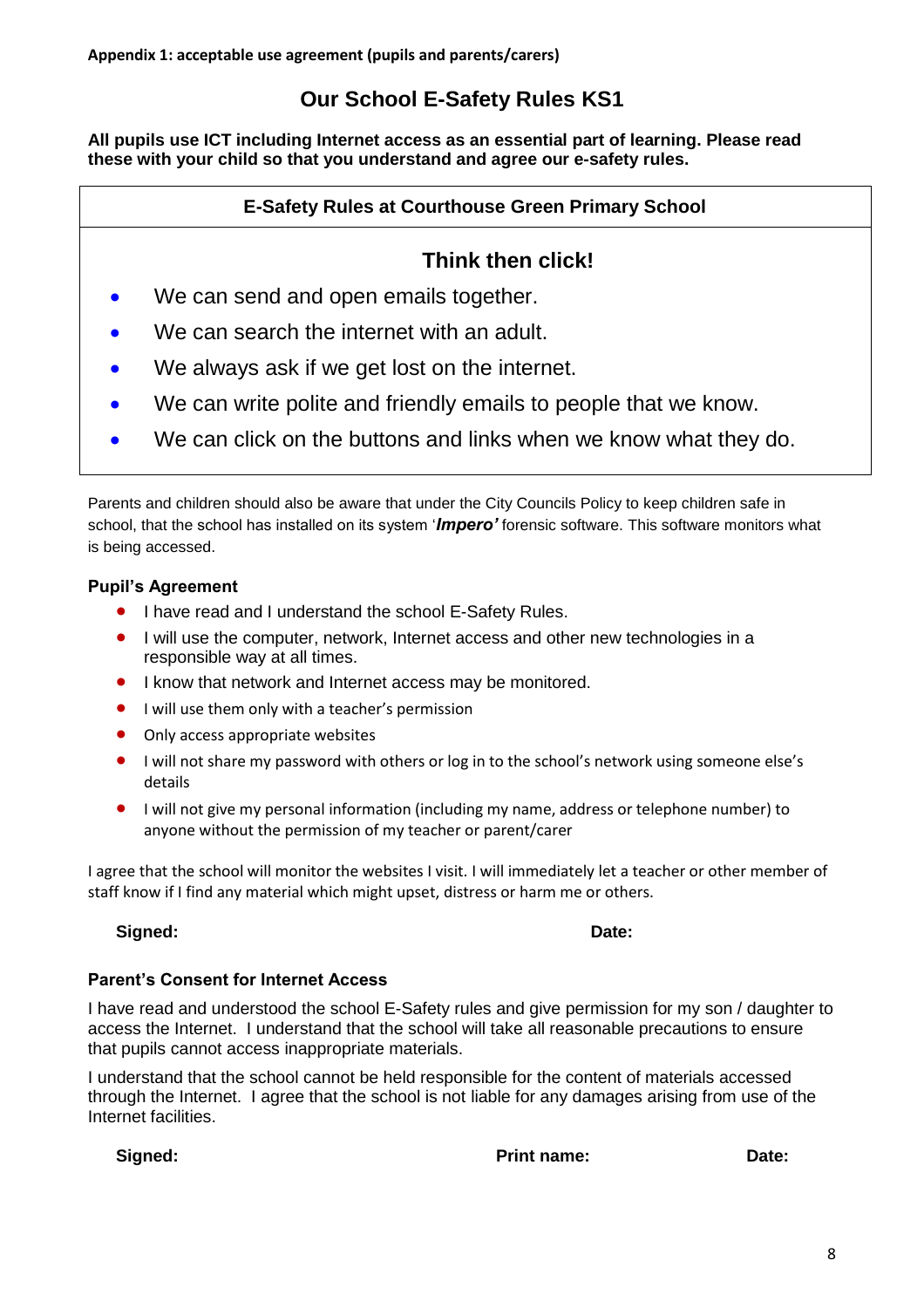## **Our School E-Safety Rules – KS2**

#### **All pupils use ICT including Internet access as an essential part of learning. Please read these with your child so that you understand and agree our e-safety rules.**

E-Safety Rules at Courthouse Green Primary School

- We ask permission before using the Internet.
- We only use websites that an adult has chosen.
- We tell an adult if we see anything we are uncomfortable with.
- We immediately close any webpage we not sure about.
- We only e-mail people an adult has approved.
- We send e-mails that are polite and friendly.
- We never give out personal information or passwords.
- We never arrange to meet anyone we don't know.
- We do not open e-mails sent by anyone we don't know.
- We do not use Internet chat rooms.
- We do not bring to school downloaded information on flash drives for use in school.
- We do not access MSN or social network sites at school.

Parents and children should also be aware that under the City Councils Policy to keep children safe in school, that the school has installed on its system '*Impero'* forensic software. This software monitors what is being accessed.

#### **Pupil's Agreement**

- I have read and I understand the school E-Safety Rules.
- I will use the computer, network, Internet access and other new technologies in a responsible way at all times.
- **I** know that network and Internet access may be monitored.

#### Signed: **Date:** Date: **Date: Date: Date: Date: Date: Date: Date: Date: Date: Date: Date: Date: Date: Date: Date: Date: Date: Date: Date: Date: Date: Date: Date: Date: Date:**

#### **Parent's Consent for Internet Access**

I have read and understood the school E-Safety rules and give permission for my son / daughter to access the Internet. I understand that the school will take all reasonable precautions to ensure that pupils cannot access inappropriate materials.

I understand that the school cannot be held responsible for the content of materials accessed through the Internet. I agree that the school is not liable for any damages arising from use of the Internet facilities.

**Signed: Print name: Date:**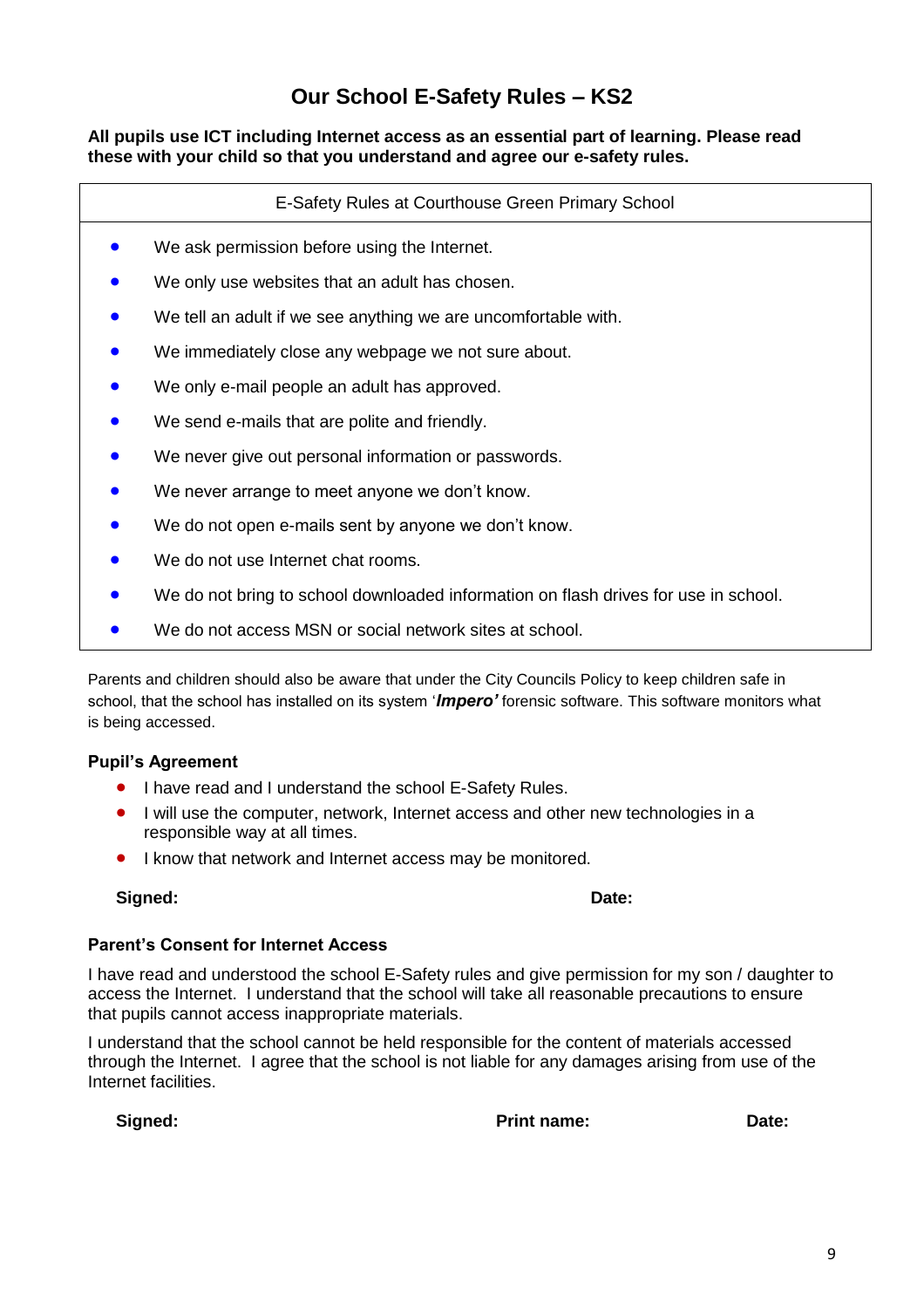#### **Acceptable use of the school's ICT systems and the internet: agreement for staff, governors, volunteers and visitors**

#### **Name of staff member/governor/volunteer/visitor:**

When using the school's ICT systems and accessing the internet in school, or outside school on a work device, I will not:

- Access, or attempt to access inappropriate material, including but not limited to material of a violent, criminal or pornographic nature
- Use them in any way which could harm the school's reputation
- Access social networking sites or chat rooms
- Use any improper language when communicating online, including in emails or other messaging services
- Install any unauthorised software
- Share my password with others or log in to the school's network using someone else's details
- I will only use the school's ICT systems and access the internet in school, or outside school on a work device, for educational purposes or for the purpose of fulfilling the duties of my role.
- I agree that the school will monitor the websites I visit.
- I will take all reasonable steps to ensure that work devices are secure and password-protected when using them outside school, and keep all data securely stored in accordance with this policy and the school's data protection policy.
- I will let the designated safeguarding lead (DSL) and ICT manager know if a pupil informs me they have found any material which might upset, distress or harm them or others, and will also do so if I encounter any such material.
- I will always use the school's ICT systems and internet responsibly, and ensure that pupils in my care do so too.

| Signed (staff member/governor/volunteer/visitor): | Date: |
|---------------------------------------------------|-------|
|                                                   |       |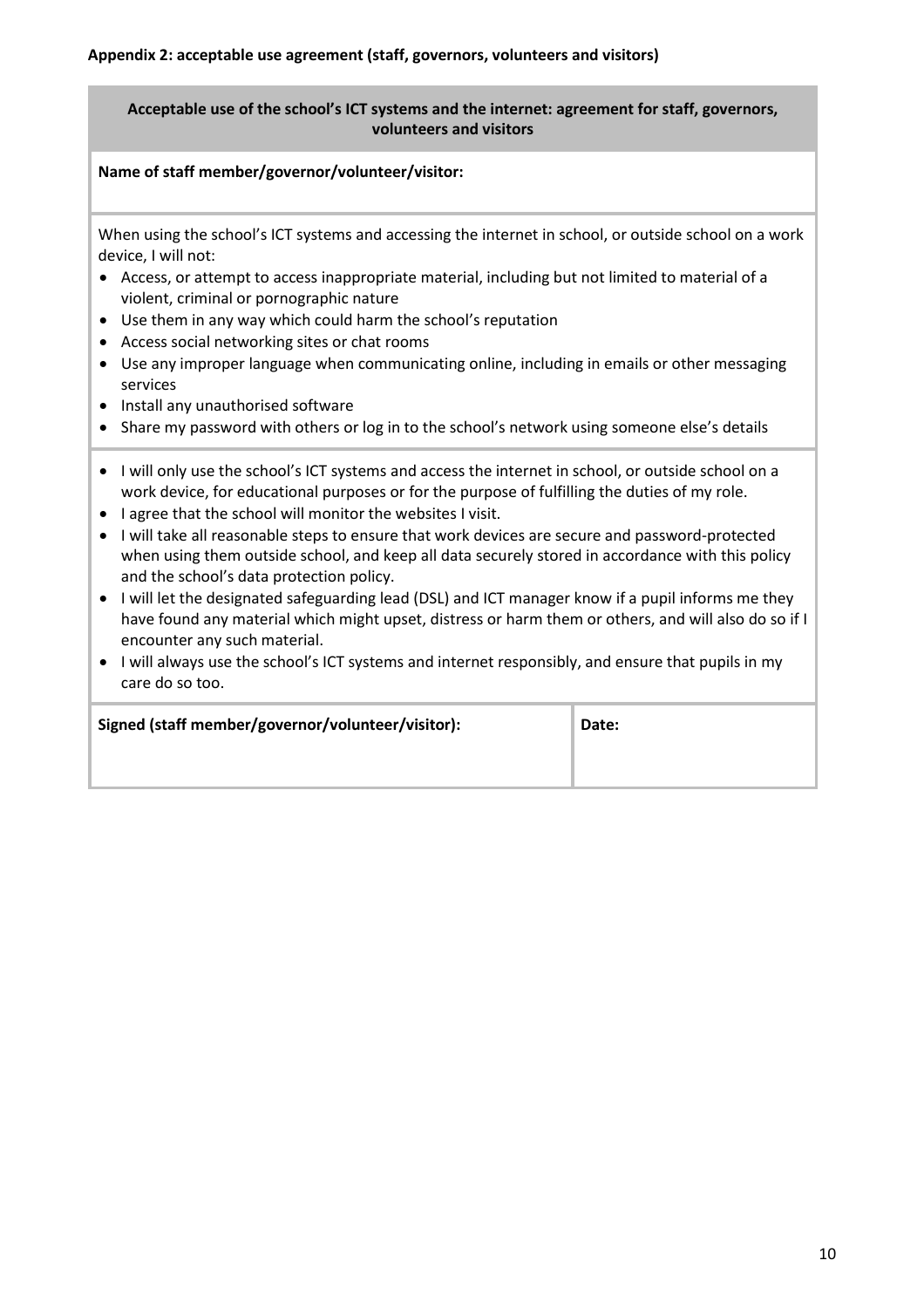**The Company** 

| Online safety training needs audit                                                                                     |       |  |  |  |  |
|------------------------------------------------------------------------------------------------------------------------|-------|--|--|--|--|
| Name of staff member/volunteer:                                                                                        | Date: |  |  |  |  |
| Do you know the name of the person who has lead responsibility for<br>online safety in school?                         |       |  |  |  |  |
| Do you know what you must do if a pupil approaches you with a concern<br>or issue?                                     |       |  |  |  |  |
| Are you familiar with the school's acceptable use agreement for staff,<br>volunteers, governors and visitors?          |       |  |  |  |  |
| Are you familiar with the school's acceptable use agreement for pupils<br>and parents?                                 |       |  |  |  |  |
| Do you regularly change your password for accessing the school's ICT<br>systems?                                       |       |  |  |  |  |
| Are you familiar with the school's approach to tackling cyber-bullying?                                                |       |  |  |  |  |
| Are there any areas of online safety in which<br>you would like training/further training? Please<br>record them here. |       |  |  |  |  |